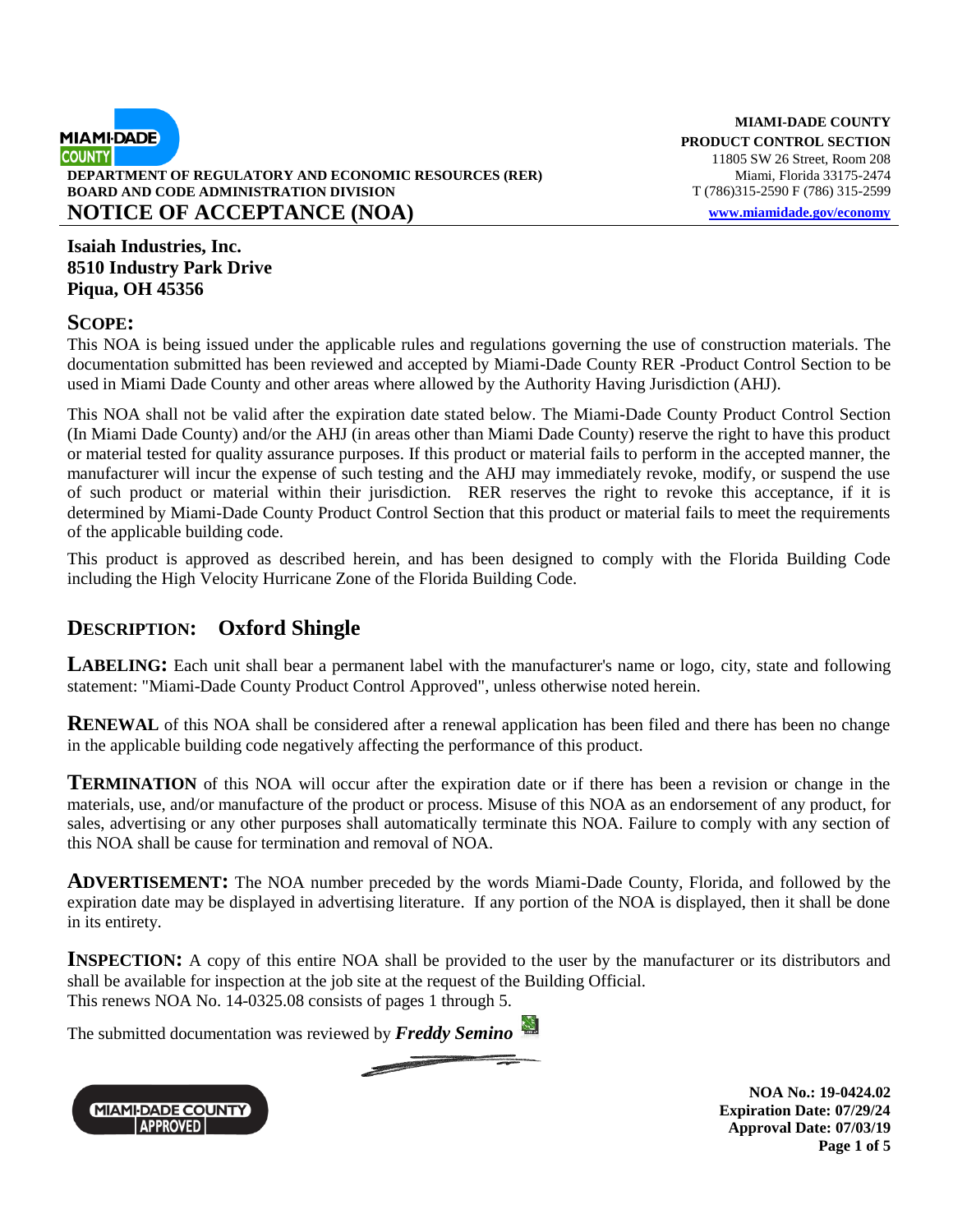### **ROOFING ASSEMBLY APPROVAL:**

| Category:                      | Roofing                      |
|--------------------------------|------------------------------|
| <b>Sub-Category:</b>           | Non-Structural Metal Roofing |
| <b>Material:</b>               | Aluminum                     |
| <b>Deck Type:</b>              | Wood                         |
| <b>Maximum Design Pressure</b> | $-76$ psf.                   |

## **TRADE NAMES OF PRODUCTS MANUFACTURED OR LABELED BY APPLICANT:**

| <b>Product</b>         | <b>Dimensions</b>                                                              | <b>Test</b><br><b>Specifications</b> | <b>Product</b><br><b>Description</b>                                |
|------------------------|--------------------------------------------------------------------------------|--------------------------------------|---------------------------------------------------------------------|
| <b>Oxford Shingle</b>  | $W = 12$<br>$L = 60$ "<br>Thickness min. 0.032"<br>Min. Yield Strength: 19 ksi | <b>TAS 125</b>                       | Preformed, Aluminum Panel, Fluropon<br>431A886- Kynar/Hylar Coated. |
| <b>Continuous Clip</b> | $W = 3"$<br>$L = \text{various}$<br>Thickness min. 0.032"                      | <b>TAS 125</b>                       | Aluminum continuous clip used with the<br>Oxford Shingle Panel.     |

## **MANUFACTURING LOCATION:**

**1.** Piqua, OH

## **EVIDENCE SUBMITTED:**

| <b>Test Agency</b>                                | <b>Test Identifier</b> | <b>Test Name/Report</b>        | <b>Date</b> |
|---------------------------------------------------|------------------------|--------------------------------|-------------|
| <b>Applied Research Laboratories</b>              | 29912                  | <b>ASTM B 117</b><br>ASTM G 26 | 07/14/99    |
| Farabaugh Engineering and Testing                 | T <sub>102</sub> -09   | <b>TAS 125</b>                 | 01/09/09    |
| <b>Architectural Testing</b>                      | 01-45797.01            | <b>TAS 100</b>                 | 03/09/04    |
| Underwriters Laboratories, Inc.                   | <b>TFXX.R5100</b>      | Fire Classification            | 12/09/13    |
| <b>PRI Construction Materials</b><br>Technologies | VLS-015-02-01          | ASTM B <sub>117</sub>          | 05/15/18    |



**NOA No.: 19-0424.02 Expiration Date: 07/29/24 Approval Date: 07/03/19 Page 2 of 5**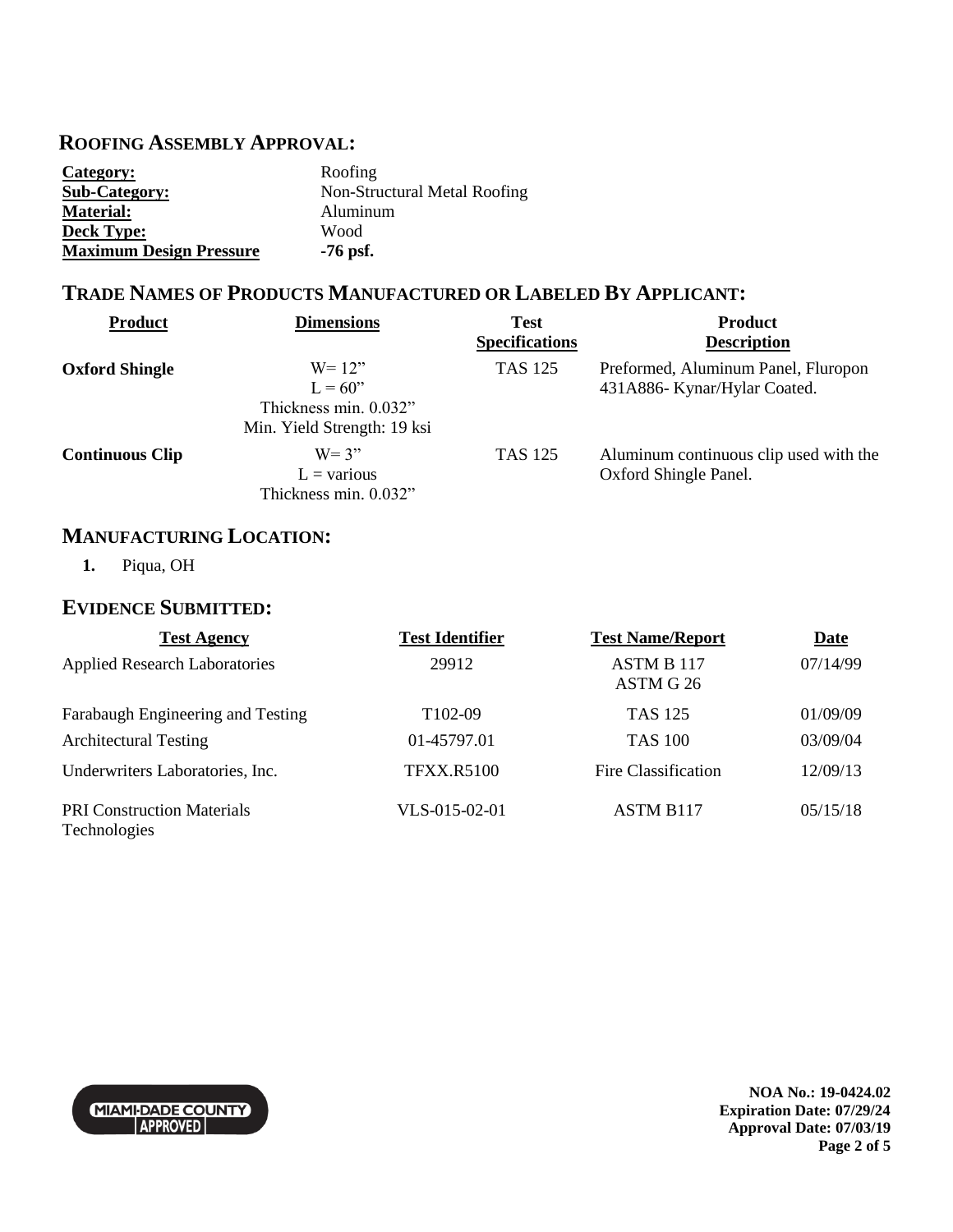#### **APPROVED ASSEMBLIES:**

| <b>System A:</b>                               | <b>Oxford Shingle Roof Panel</b>                                                                                                                                                                                                                                                                                                                                                                                                                                                                                                                                          |
|------------------------------------------------|---------------------------------------------------------------------------------------------------------------------------------------------------------------------------------------------------------------------------------------------------------------------------------------------------------------------------------------------------------------------------------------------------------------------------------------------------------------------------------------------------------------------------------------------------------------------------|
| <b>Deck Type:</b>                              | Wood, Non-insulated                                                                                                                                                                                                                                                                                                                                                                                                                                                                                                                                                       |
| <b>Deck Description:</b>                       | New construction or Re-roof, $\frac{15}{32}$ " or greater plywood or wood plank                                                                                                                                                                                                                                                                                                                                                                                                                                                                                           |
| <b>Slope Range:</b>                            | $3:12$ or greater                                                                                                                                                                                                                                                                                                                                                                                                                                                                                                                                                         |
| <b>Maximum Uplift</b><br>Pressure:             | -76 psf. (See General Limitation #2)                                                                                                                                                                                                                                                                                                                                                                                                                                                                                                                                      |
| <b>Deck Attachment:</b>                        | Deck shall be attached in accordance with applicable Building Code, but in no case shall it<br>be less than #8 x 2" wood screws spaced 6" o.c. In reroofing, where the deck is less than<br>$19/32$ " thick (Minimum $15/32$ ") the above attachment method must be in addition to existing<br>attachment.                                                                                                                                                                                                                                                                |
| <b>Underlayment:</b>                           | Minimum underlayment shall be an ASTM D 226 Type II installed with a minimum 4"<br>side-lap and 6" end-laps. Underlayment shall be fastened with corrosion resistant tin-caps<br>and 12 gauge 1 1/4" annular ring-shank nails, spaced 6" o.c. at all laps and two staggered<br>rows 12" o.c. in the field of the roll. Or, any approved underlayment having a current NOA.                                                                                                                                                                                                |
| <b>Fire Barrier:</b>                           | Any approved fire barrier having a current NOA. Refer to a current fire directory listing for<br>fire ratings of this roofing system assembly as well as the location of the fire barrier within<br>the assembly. See Limitation $# 1$ .                                                                                                                                                                                                                                                                                                                                  |
| <b>Valleys:</b>                                | Valley construction shall be in compliance with Roofing Application Standard RAS 133<br>and with Isaiah Industries, Inc.'s current published installation instructions.                                                                                                                                                                                                                                                                                                                                                                                                   |
| <b>Metal Panels and</b><br><b>Accessories:</b> | Install the "Oxford Shingle" and accessories in compliance with Isaiah Industries, Inc.'s<br>current, published installation instructions and details. Flashings, penetrations, valley<br>construction and other details shall be constructed in compliance with the minimum<br>requirements provided in Roofing Application Standard RAS 133.                                                                                                                                                                                                                            |
|                                                | Install the eave starter as per Isaiah Industries, Inc.'s current, published installation<br>instructions and details. Panels shall be installed from left to right and interlock with each<br>other. The continuous clip shall be installed on the long dimension of the panel. Fastened<br>the continuous clips to the deck every 6"o.c. with corrosion resistant aluminum ring shank<br>nails of 0.145" shank diameter, $7/16$ " head diameter by 1 $\frac{1}{4}$ " long and of sufficient length to<br>penetrate through the sheathing a minimum of $\frac{3}{16}$ ". |
|                                                | Successive courses of shingles shall be staggered as follows: full shingle, 50", 30", 20",<br>48", 34" and 13", repeat.                                                                                                                                                                                                                                                                                                                                                                                                                                                   |



**NOA No.: 19-0424.02 Expiration Date: 07/29/24 Approval Date: 07/03/19 Page 3 of 5**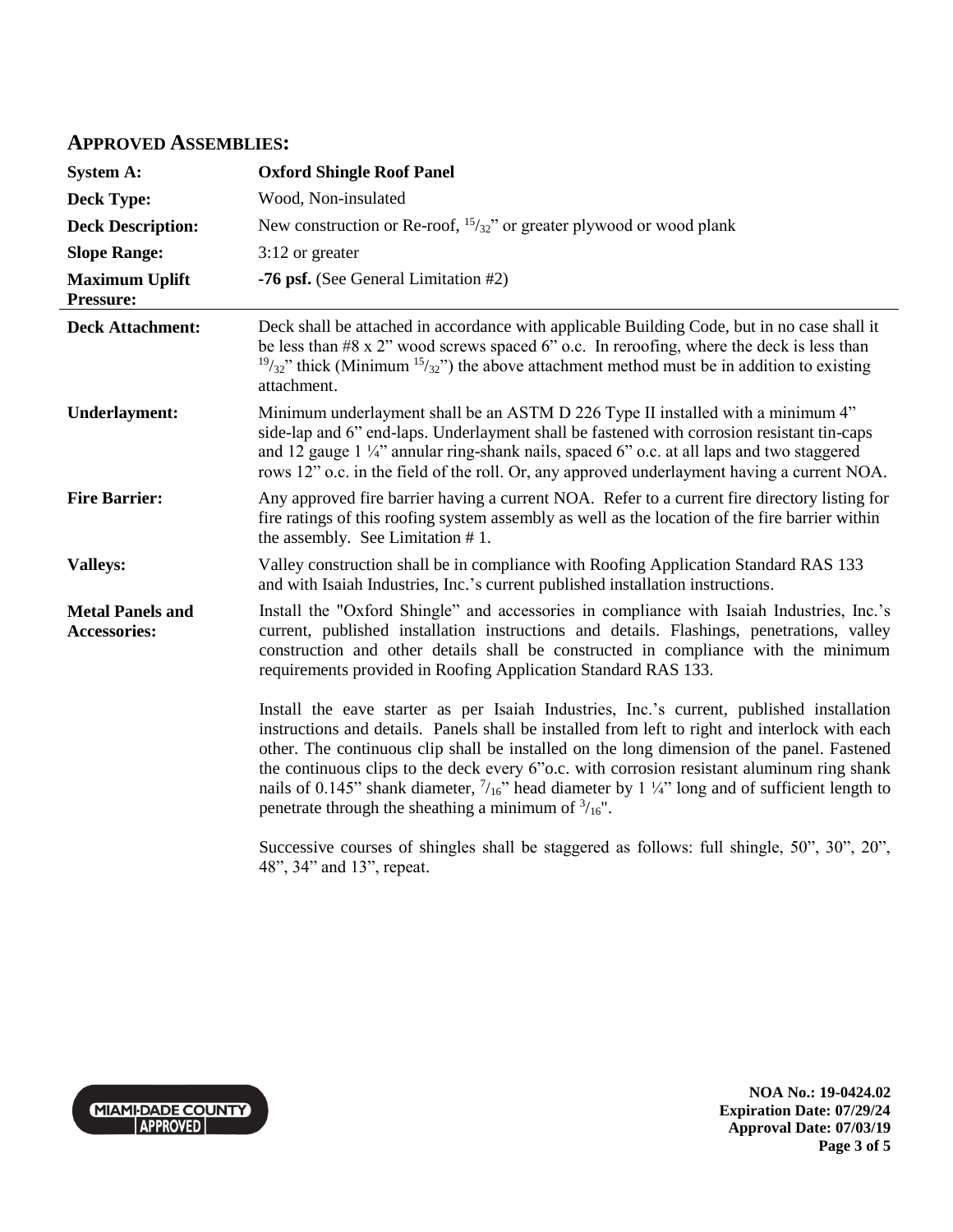# **SYSTEM LIMITATIONS**

- **1.** Fire classification is not part of this acceptance; refer to a current Approved Roofing Materials Directory for fire ratings of this product.
- **2.** The maximum designed pressure listed herein shall be applicable to all roof pressure zones (i.e. field, perimeters, and corners). Neither rational analysis, nor extrapolation shall be permitted for enhanced fastening at enhanced pressure zones (i.e. perimeters, extended corners and corners).
- **3.** All panels shall be permanently labeled with the manufacturer's name and/or logo, city and state of manufacturing facility, and the following statement: "Miami-Dade County Product Control Approved" **or** with the Miami-Dade County Product Control Seal as seen below. All clips shall be permanently labeled with the manufacturer's name and/or logo, and/or model.



**4.** All products listed herein shall have a quality assurance audit in accordance with the Florida Building Code and Rule 61G20-3 of the Florida Administrative Code.